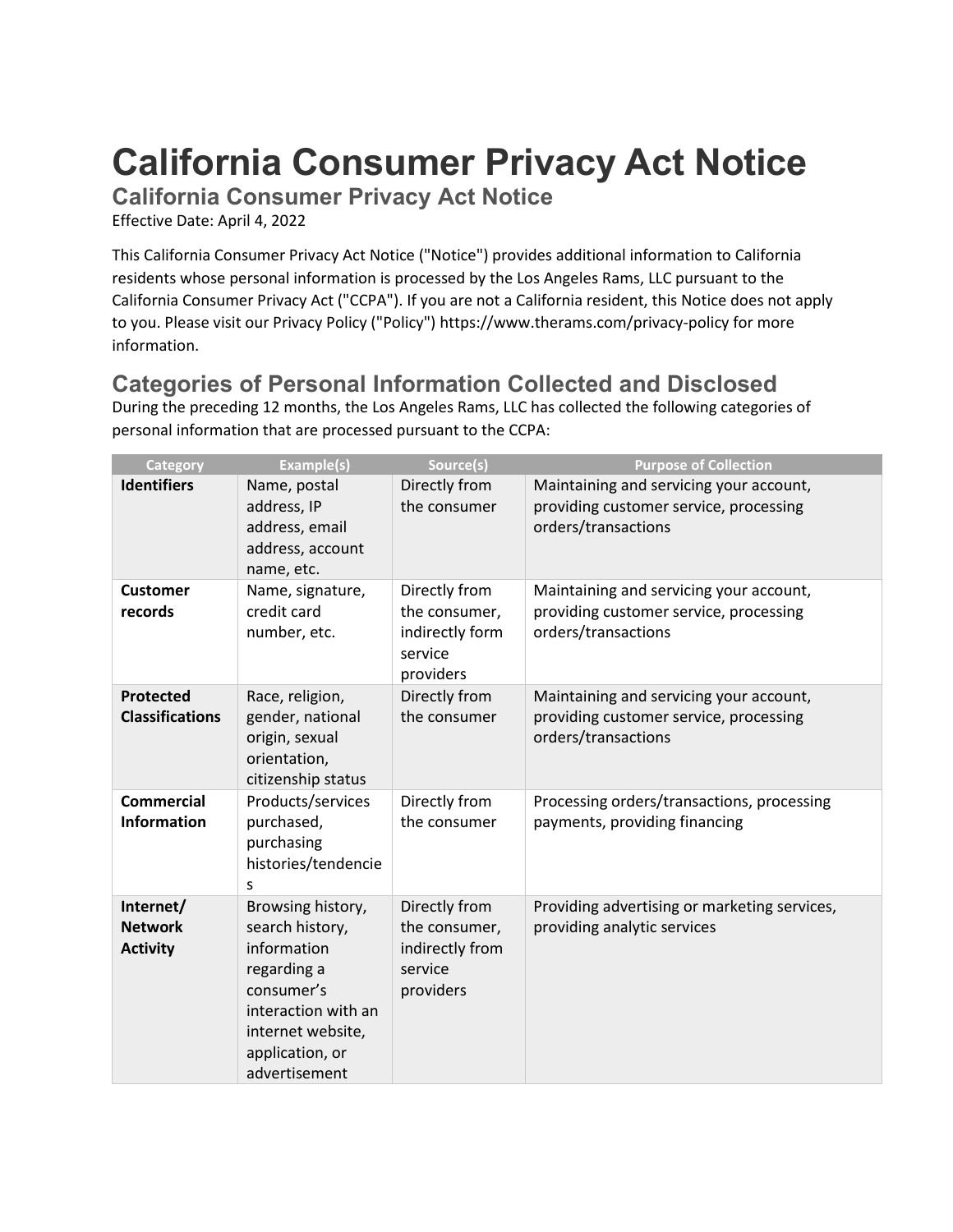| Audio,<br>electronic,<br>visual, etc.<br>information | Audio recordings                                                                                                 | Directly from<br>the consumer,<br>indirectly from<br>service<br>providers | Providing customer service                                                                                                                                       |
|------------------------------------------------------|------------------------------------------------------------------------------------------------------------------|---------------------------------------------------------------------------|------------------------------------------------------------------------------------------------------------------------------------------------------------------|
| <b>Inferences</b>                                    | Consumer profiles<br>to determine<br>preferences,<br>behaviors,<br>characteristics,<br>survey responses,<br>etc. | Directly from<br>the consumer,<br>indirectly from<br>service<br>providers | Providing advertising or marketing services,<br>providing analytic services, undertaking internal<br>research for technological development and<br>demonstration |

Within the preceding twelve (12) months, We have disclosed the following categories of personal information to our service providers for the business purpose of performing services on behalf of the Los Angeles Rams such as maintaining or servicing accounts, providing customer service, processing or fulfilling transactions, verifying customer information, processing payments, providing advertising or marketing services, providing analytic services, or providing similar services on behalf of the Los Angeles Rams.

- Identifiers;
- Customer Records;
- Protected Classifications;
- Commercial Information;
- Internet/Network Activity;
- Audio, Electronic, Visual, etc. Information; and
- Inferences.

Please see our Privacy Policy ("Policy") for more information about our information collection practices.

We do not "sell" personal information for the purposes of the CCPA. Further, We do not knowingly "sell" personal information of consumers under 16 years of age.

#### **How We Store the Information We Collect**

Please note, Rams will not retain your personal information for longer than is reasonably necessary for the disclosed purposes outlined in the "Categories of Personal Information Collected and Disclosed."

## **CCPA Rights**

The CCPA allows California residents to request that a business that collects consumers' personal information give consumers access, upon a verifiable consumer request, in a portable and (if technically feasible) readily usable form, to the specific pieces and categories of personal information that the business has collected about the consumer, the categories of sources for that information, the business or commercial purposes for collecting the information, and the categories of third parties with which the information was shared within the previous twelve (12) months.